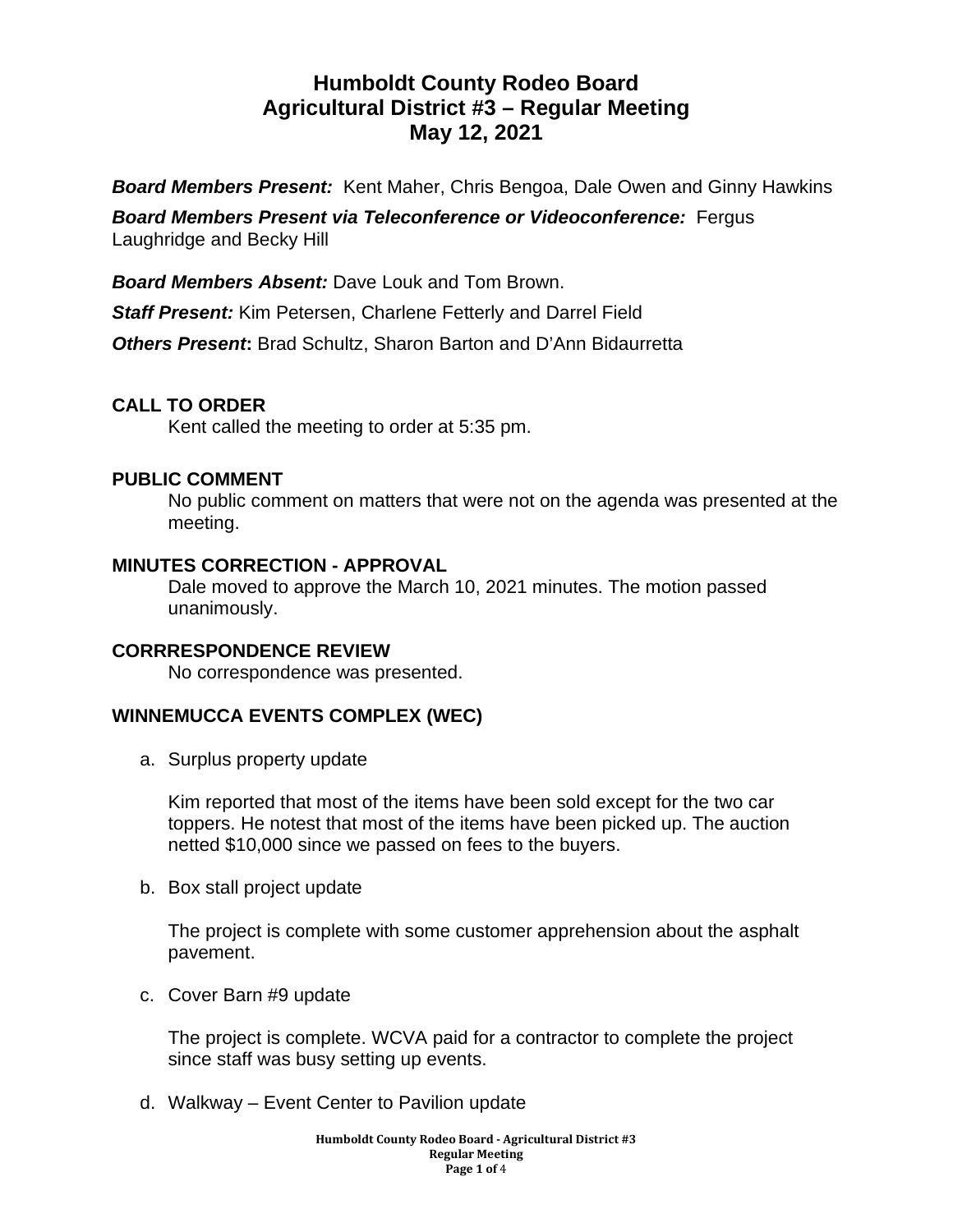No action was taken.

Becky arrived via teleconference at this time.

#### **EVENTS UPDATES, REPORTS AND SCHEDULING**

Kim reports that Jess Jones' New Years Eve Bull Bash had to be canceled in 2020 due to Covid 19 restrictions. He reports that the event or a portion of it was moved to Spring Creek due to our forced cancelation. Kim notes that the WCVA had underwritten the event up to \$20,000 but it seems that the money was spent in Spring Creek. The WCVA is working to recover their underwriting of the event. He notes that if legal proceedings are required, it is unlikely we will retain the annual event.

No action was taken.

Kim reports that he received a call last week canceling the Paint and Quarter Horse event scheduled for this weekend. The Paint and Quarter Horse association cited major medical concerns among their management with no available replacements to run the event. The association is planning to continue their event in September but noting WCVA and Ag 3 spending of over \$200,000 to get ready for the event and the very short notice of cancellation, the WCVA is requesting a firm plan from the association in order to continue our relationship.

No action was taken.

a. Ranch Hand Rodeo

Kim reports that the event went fairly well. He commented that our high selling horse broke all of our records at \$48,000, another horse sold for \$31,000.

Kim also reported that our attendance was down by 25%.

No action was taken

b. Event Center-Extension Office-Exhibit Hall complex, including the 4-H arena area, scheduling and use protocol and priorities

Brad Schultz and Sharon Barton addressed the board with concerns that 4-H events can be canceled due to the needs of other events booked by Ag District #3.

They cited a recent cancelation of a 4-H leadership and team building meeting.

Sharon noted that recent staff changes at the Convention Center seem to have reduced the ability of the two offices to work together in booking meetings at the facility.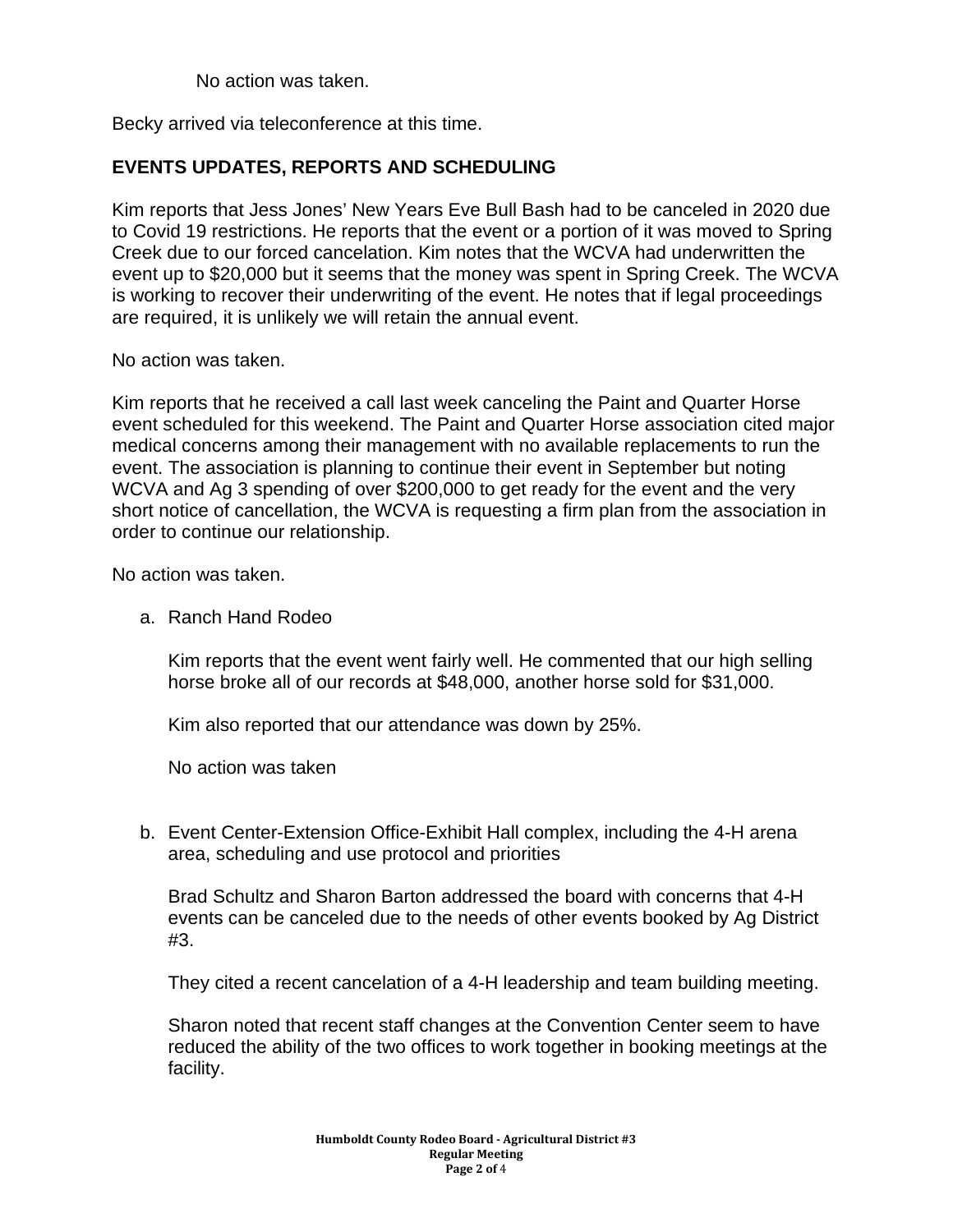Sharon also cited a problem where the small animal 4-H group is unable to meet on July 16, 23 & 30 due to the new Horseshoe pitching event. She comments that this is especially difficult since there are 30 kids, their chickens and parents who typically meet weekly to prepare their animals for the Tri-County Fair.

Kim noted that the horseshoe pitching association is interested in using the Exhibit Hall during the event as a place for their youth to gather. He also notes that the Exhibit Hall should be available on July 16<sup>th</sup> but the 23<sup>rd</sup> and 30<sup>th</sup> are during the event. He offered to contact the Horseshoe organization to confirm whether or not they will need the Exhibit Hall during their event.

Discussion of the board led to agreement that the offices will work together in scheduling events under the Director's authority.

Kent thanked Brad and Sharon for their time and invited them back if new situations arise needing the board's attention.

No action was taken.

#### **2020 - 2021 BUDGET REVIEW – MODIFICATION**

Kim presented the recent budget including transactions posted as of 5-10-21. At about 85% of elapsed time tax revenues are at 78.26%. Ag District #3 revenue is at 166.33% with wage expenses at 87.94%, services and supplies at 68.09% and capital outlay at 56.89%, for a total of 56.89%. Event Center revenues are at 100.51%, wage expenses are at 76.11%, Services and Supplies expenses are at 51.09% and Capital outlays are at 110.63% for a total of 88.06%.

He notes that maintenance required two major purchases of a kitchen freezer and sound system repairs. He notes that we are still on track to stay within our budget for the year.

No action was taken.

# **VOUCHERS – EXPENDITURES APPROVAL**

Chris moved to approve the outstanding vouchers consisting of: \$32,607.07 for the Indoor Event Center through April 1, 2021 \$32,785.52 for Ag District #3 through April 1, 2021 \$13,910.71 for the Indoor Event Center through May 1, 2021 \$227,405.64 for Ag District #3 through May 1, 2021

The motion passed unanimously with Kent abstaining on items from Communication Creations because his spouse owns and operates the business.

# **INFORMATION, PROPOSALS AND OR REQUESTS BY BOARD MEMBERS AND STAFF MEMBERS FOR CONSIDERATION AT FUTURE MEETINGS, INCLUDING**